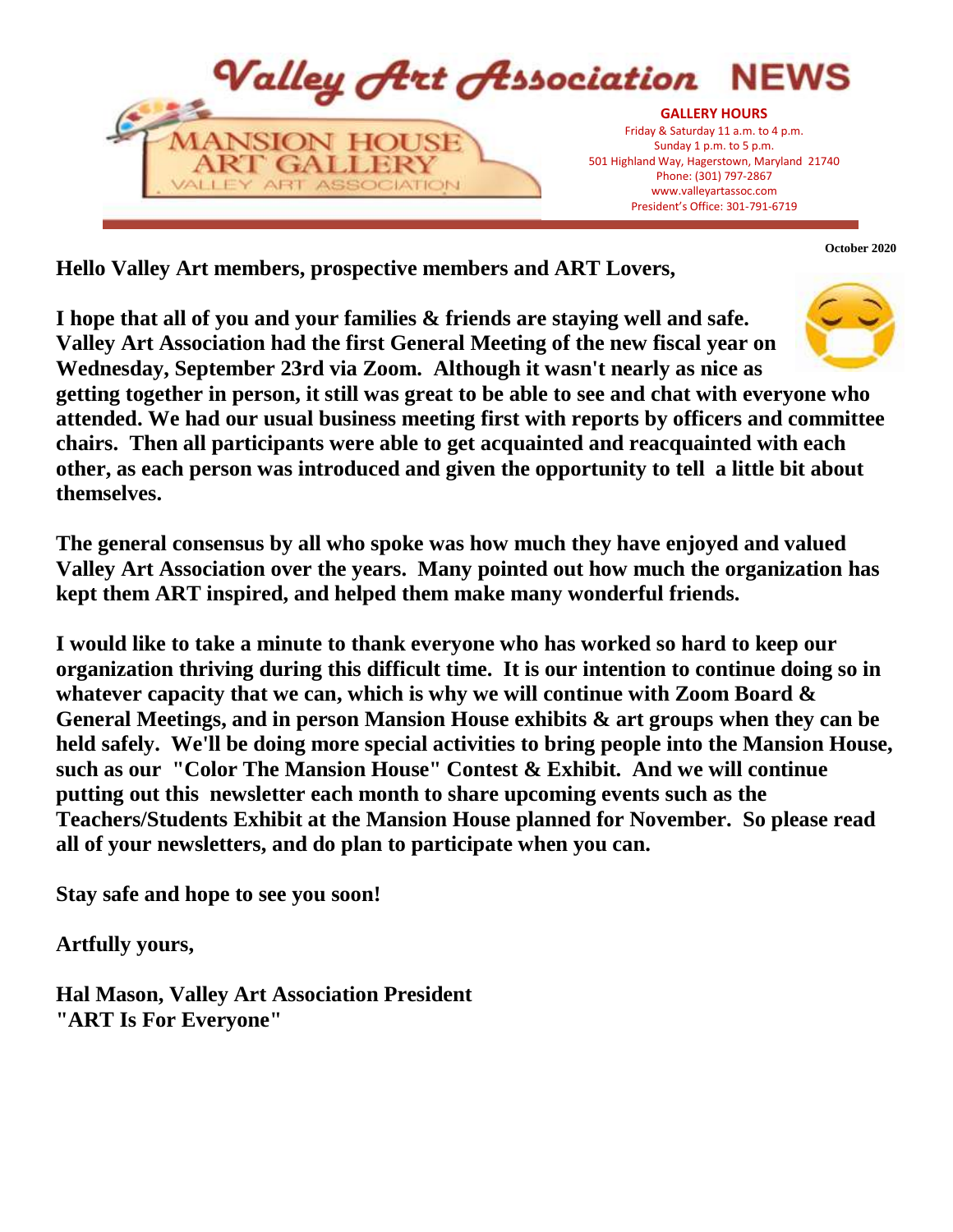# **Below are the shows for the remainder of 2020.**

| <b>Month</b>        | <b>Title/Exhibitor</b>   | <b>Drop Off Dates</b> | <b>Opening</b>  | <b>Closing</b>          | <b>Pick Up Date</b> |
|---------------------|--------------------------|-----------------------|-----------------|-------------------------|---------------------|
| October 2020        | "Earth, Wind and         | September 25-27       | October 2       | November 1              | November 3          |
|                     | Fire"*                   |                       |                 |                         |                     |
| November 2020       | <b>Teachers/Students</b> | <b>TBD</b>            | November 6      | November 29             | <b>TBD</b>          |
|                     | Show* (see note          |                       |                 |                         |                     |
|                     | $below)*$                |                       |                 |                         |                     |
| December 2020-      | Dazzle*                  | November 27-29        | December 4 2020 | <b>January 31, 2021</b> | February 2,         |
| <b>January 2021</b> |                          |                       |                 |                         | 2021                |

*(The "Teachers/Student" Show will feature Valley Art members who are teachers exhibiting with their students.)* 

# **"Color the Mansion House" Contest**

**Come to the Mansion House to see your picture in the show! The exhibit runs from October 2nd until October 31st. The Mansion House is open Fridays & Saturdays from 11am to 4pm and Sundays 1pm to 5pm. Admission is FREE. When you come to the Mansion House, introduce yourself, show the docent which picture is yours, and you'll receive a coupon for a free ice cream cone from Friendlys.**

# **Calling all Valley Art members who teach ART classes in any medium, anywhere!**

**We would like to invite you and your students to participate in a Teachers/Students Exhibit in the North Gallery at the Mansion House during the month of November 2020. Each teacher and each student may enter 1 piece of ART in any medium. Students do not have to be Valley Art members. Show will run from November 6th until November 29th. If you are a teacher who's a Valley Art member, and you are interested in participating in the show with your student/s, please contact Donna Mason (donnamasonart@myactv.net) or Carol Miller (painterckm1234@myactv.net) by October 24th. You will then obtain delivery & pick-up instructions, and get more information about preparing all artwork for display. Please note: each teacher will be responsible for their students' artwork delivery and pick-up, as well as their own, due to present occupation limits at the Mansion House right now. All participants must have a Maryland Sales & Use Tax ID to sell their artwork in the show, or they must mark it as "NFS" (not for sale).**

# **Figure-Drawing Sessions in October:**

**Figure-drawing sessions are ongoing at the Mansion House. The number of artists is restricted to four. The necessary COVID precautions are observed. Professional models. Shared model fees only. No instruction. The sessions in October are on Mondays: 5th, 12th, 19th and 26th, 10:00 - 1:00. To book a space, please contact Elaine Wolfe at valleyartinfo@gmail.com or 304-261-9583 (no text). A waiting list is maintained, as needed.**

#### **Figure-Drawing Classes with Michael Timothy Davis via Zoom:**

**Three hour sessions. Cost \$35.00. Minimum number is 4. Timing will be worked out to suit participants after the minimum number is reached. To sign up and for more details, contact Elaine (see above).**

#### **Workshops and Demonstrations**

**We deeply regret that in-person workshops and demonstrations are on hold at present, and hope to resume our workshop series soon. All of your wishes and suggestions are very welcome.**

**Hans Guerin and his artist wife, Beth Loiselle, are offering Online Mentoring: see their website, hansguerin.com., for details.**